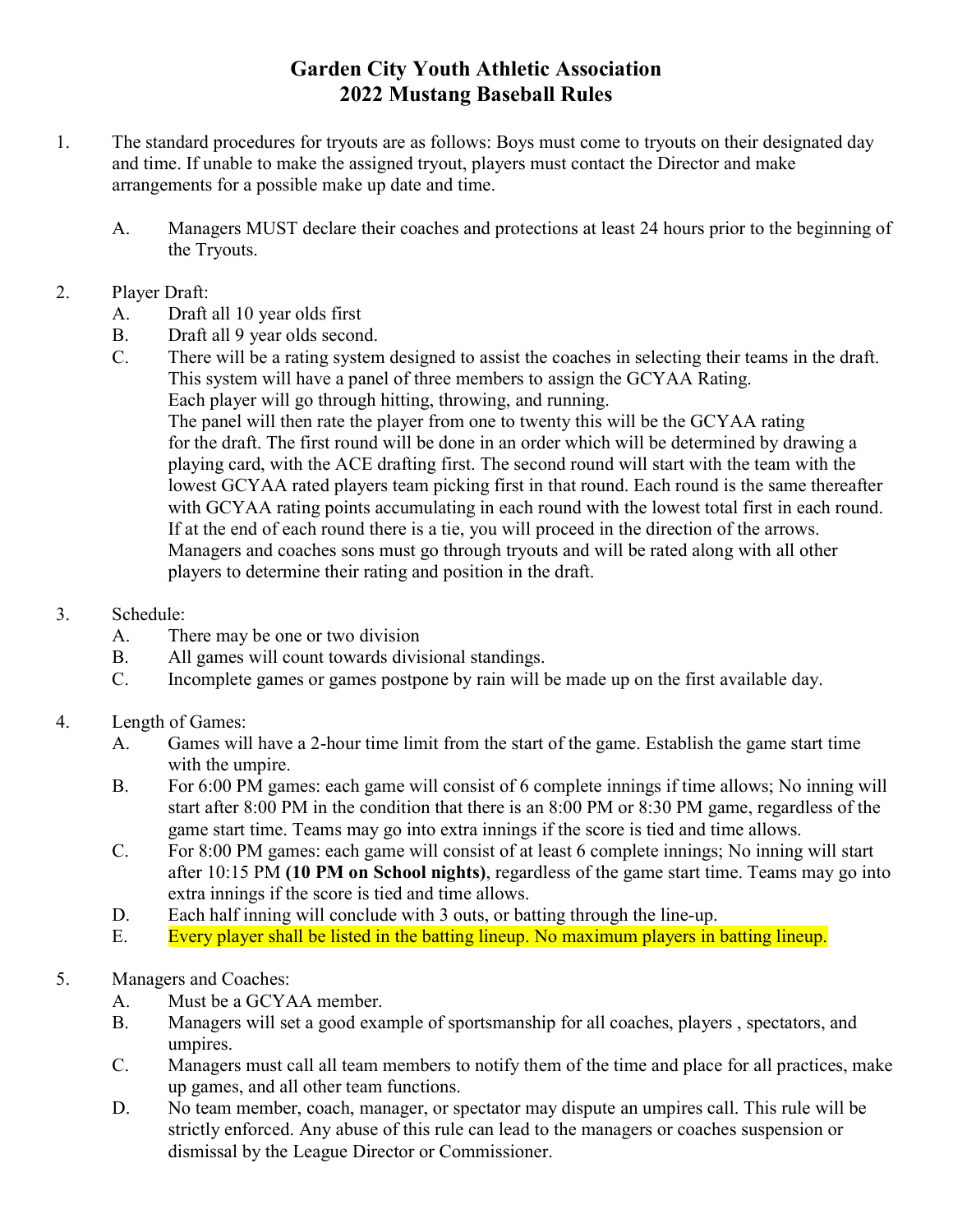- E. The manager and coach for each team will meet with the opposing manager and coach prior to the game to exchange batting orders and to go discuss ground rules. Batting orders are to be written prior to this meeting.
- 6. Offensive Rules:
	- A. All players MUST be placed in the batting rotation, and MUST bat in proper sequence. Batting orders cannot be changed after the game begins, unless a player is unable to complete the rest of the game.
	- B Each team may score up to 7 runs per inning except for the  $6<sup>th</sup>$  inning or extra inning where unlimited batters and unlimited runs with less than 3 outs are allowed.
	- C. Once the pitcher has stepped on the rubber with the ball in his possession, runners who leave the base before the ball reaches or passes the catcher will be warned and the pitch will be a dead ball. Each team will receive one (1) warning per game, then the runner will be called out. This will be a judgment call by the umpire.
	- D. The player who is issued a base-on-balls may not advance past  $1<sup>st</sup>$  base until the next pitch reaches home plate.
	- E. Ball must **cross** home plate before a runner may steal.
	- F. Players may advance one base on a steal per pitch. Players may not advance home while a play is being made on a steal.
	- G. Strike 3 is an automatic out, whether the ball is caught or not.
	- H. Stealing of home plate is not permitted under any circumstances.
	- I. Bunting is allowed. No more then six (6) bunts per game. (One bunt per inning.)
	- I. If a player throws a bat, that batter will be called out after one warning per team. Runners will not advance if the batter is called out for throwing the bat.
- 7. Defensive Rules:
	- A. The defensive team must field ten (10) players, with the tenth player positioned in the outfield.
	- B. No player will sit for more than one more inning than any other player on the team. Clarification: No player may sit for more than one inning while there are players on the team who have not sat for one inning. No player may sit for more than two innings while there are players on the team who have not sat for two innings. No player may sit for more than three innings while there are players on the team who have not sat for three innings. C. Infield Fly is not in affect.
- 8. Player Conduct:
	- A. Players not in the field, batting, or in the on deck circle must stay on the bench at all times.
	- B. There will be absolutely no harassment of opposing players. Penalty is player, managers, and coaches removal from the game (this includes "HEY BATTER").
	- C. If you wish to discipline a player, you must get written approval from the Director of your league 24 hours before game time. Failure to do so may cause your removal as a manager, coach, or a forfeit. Any forfeit under this rule may be appealed to the protest committee. Discipline must be reported to the opposing manager and umpire before the game starts. The disciplined player's parents must also be notified in writing by the league.
	- D A player's ejection from the game is subject to suspension of future games. The opposing team must notify the director as soon as possible.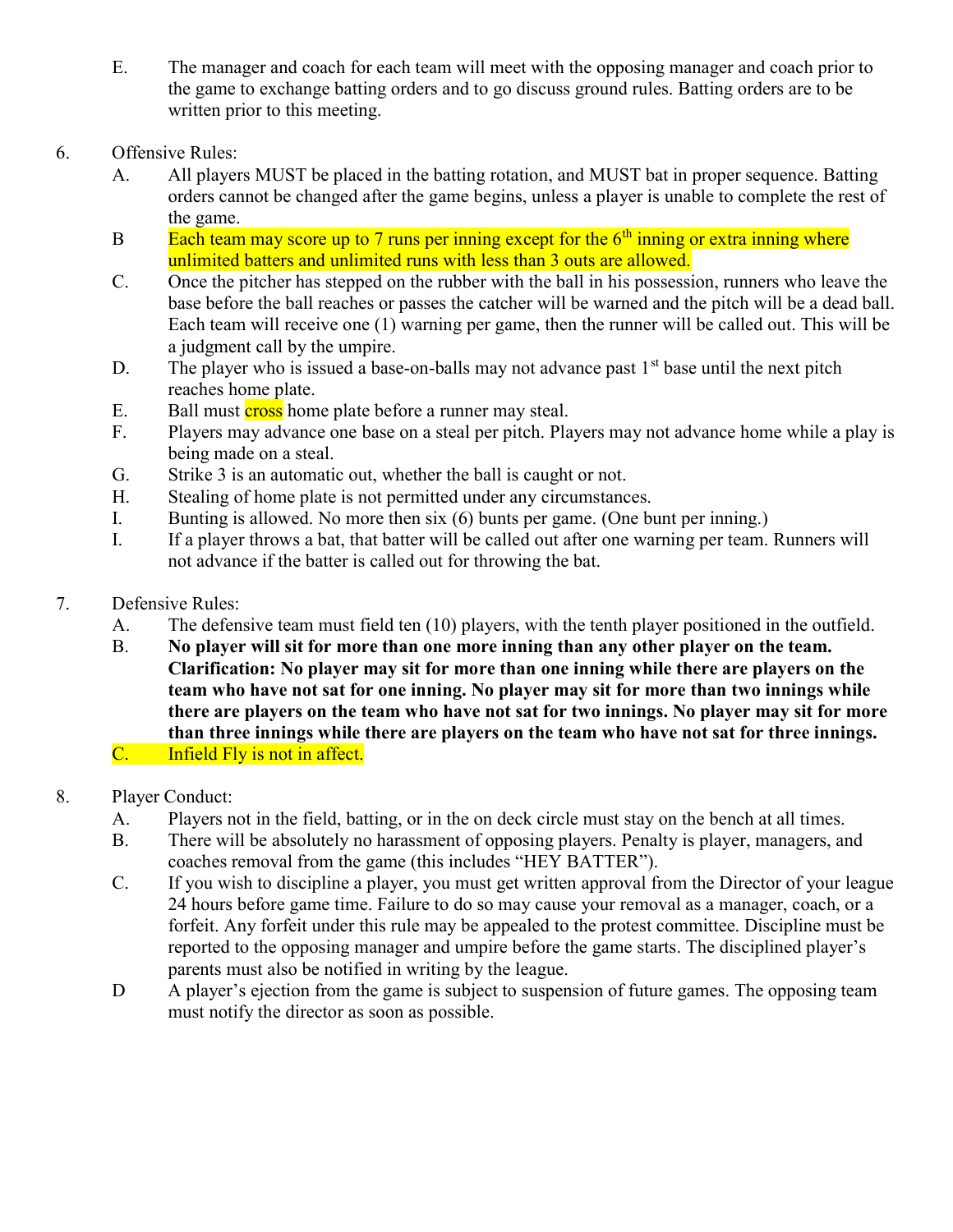## 9. Pitching Rules:

- A. No curve balls
- B. No intentional walks
- C. Pitchers may pitch a maximum of six (6) innings per week.
- D. Pitchers cannot pitch more than three (3) innings per game.
- E. Pitchers must have at least thirty-five  $(35)$  hours rest between outings.
- F. One (1) pitch constitutes an inning.
- G. NO BALK RULE
- H. Violation of these pitching rules will subject the game to be forfeited and the managers dismissal.
- I. If a pitcher hits three (3) batters in a game or inning, he must be removed, but allowed to stay in the game and play another position. This does not mean he cannot pitch the next game.
- 10. Playoffs: Subject to number of teams in the league
	- A. Last 4 or 5 teams to play off for consolation medals. The remaining teams will play off for league champion trophies.
	- B. Seeding will be determined through the tie-breaker rules as follows:
		- 1. Overall record.
		- 2. Head to head based on first scheduled meeting.
		- 3. Least runs allowed among teams involved.
		- 4. Run differential between tied teams (+ high number = higher seed).
		- 5. Coin Toss.
	- C. Playoff pitching rules will be the same as the regular season.
- 11. General Rules:
	- A. This league is to provide Nine (9) and ten (10) year old boys with the opportunity to learn and play organized baseball. Emphasis will be on teaching and learning the fundamentals of baseball, following the GCYAA Rules and Regulations.
	- B. Injured players must be attended to immediately. All play must stop if the injury appears to be in the slightest way serious. The players parents must be contacted immediately. An accident report must be filled out within twenty-four (24) hours. Base runners shall be awarded bases at the umpires discretion.
	- C. NO ALCOHOL OR DRUGS WILL BE ALLOWED ON OR NEAR A PLAYING OR PRACTICE AREA. ANY VIOLATION OF THIS RULE BY A MANAGER, COACH, PLAYER, OR SPECTATOR WILL LEAD TO IMMEDIATE SUSPENSION AND/OR LEGAL ACTION.
	- D. All rules not covered above will be covered under Pony Baseball Rules.
	- E. There is no smoking on the Playing Field, or in the Dugout.
	- F. All protests must be in accordance with the GCYAA Protest form.
	- G. MERCY RULE: 12 run lead after 4 complete innings  $(3 \frac{1}{2})$  if the home team is ahead).
	- H. Teams can play with eight (8) players. Seven (7) or less is a forfeit.
	- I. Any violation of the before mentioned rules may result in forfeiture of that game.
	- J. Pitcher's mound to home plate is 46 feet.
	- K. Bases are **60 feet apart.**
	- L. If a player leaves the lineup because of an injury or ejection, the batting position will not be considered an automatic out. The player will not be eligible for re-entry into the lineup. The opposing team will be notified.
	- M. If a player is skipped because he is unavailable to bat, not because of injury or ejection, his team will accept the out and the player will continue to participate in the game. The opposing team will be notified.